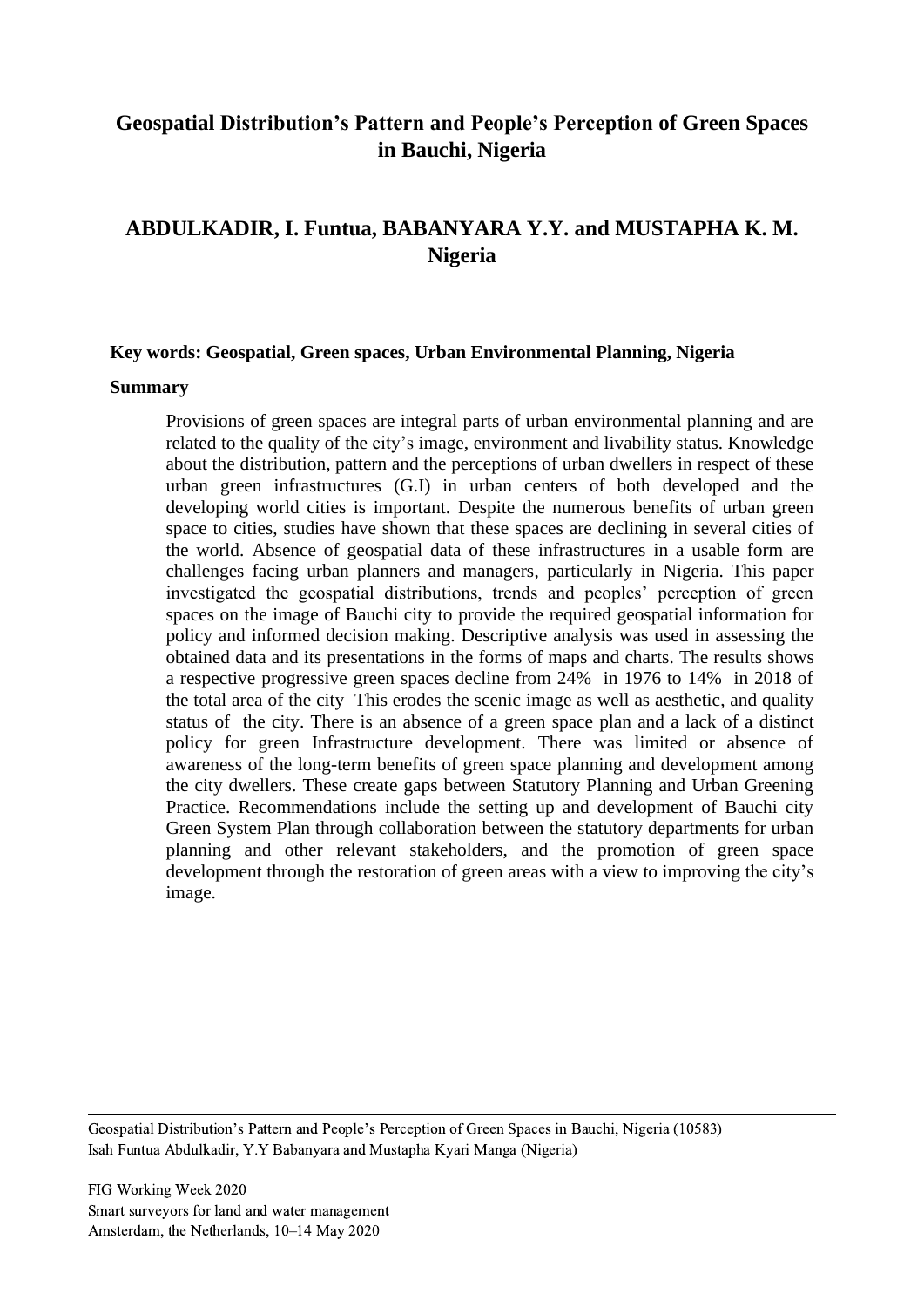# **Geospatial Distribution's Pattern and People's Perception of Green Spaces in Bauchi, Nigeria**

# **ABDULKADIR, I. Funtua, BABANYARA Y.Y. and MUSTAPHA K. M. Nigeria**

## **1.0 INTRODUCTION**

The tolls of the British colonial administration that reign for over a century had contributed immensely to the spatial growth of most urban areas in Nigeria. The precolonial Northern Nigeria's pattern of lifestyles shaped the physical development of its pre-colonial cities. The cities were in a form of a curvilinear pattern, with the unique provision of small spaces within the housing area, usually related to shade trees, where people gather, sit and gossip and children play in quiet and safety. There was also a provision in each city or town, for a large space where festive and religious occasions can be celebrated (Maxlock, 1977). These free spaces serve as meeting points, petty trading points. They are the avenue for the interaction of human activities with the environment (EPA, 2017), and generally fostered community life. Thus, they are the native's conceptualized Green spaces. Green space comprises such vegetated areas as parks, public and private gardens and even trees lining streets. The colonialist introduced new outdoor recreational activities and facilities. They created race courses, for Polo, Golf, cricket, etc. and building free zones to separate them from the indigenous settlement. These added to the number and sizes of open and green spaces.

Urban green spaces are currently acclaimed as central elements in the promotion of environmental sustainability and quality of life in cities (Madureira et al, 2018). Green space is vital for people to relax and engage with nature and develop suitable biodiversity in the urban system (Moseley et al., 2013). Therefore preserving such green spaces in the physical landscape of urban areas has been identified to enhance the health and well-being of urban dwellers (Wolch et al., 2014; Cohen et al., 2008).

Since the 1880s, public green spaces have been increasing in the planning and design of most cities owing to the idea of urban parks and gardens founded by Fredrick Law Olmsted in the United States of America (Mensah, 2014).

Despite the numerous benefits that urban green spaces offer to cities, statistics show that these spaces are on the decline in several cities across the world. According to Shishay, (2011), the decline in Africa especially Nigeria is a result of urbanization phenomena characterized by rapid and uncontrolled urban growth destroying the natural environments and sensitive urban ecology.

The British arrived at Bauchi North East Nigeria in about 1903. Lamentably, Modibbo, et al (2017) observed that, Bauchi appears to be relegated in discourse about urban issues in the country. Notwithstanding the town's socio-economic changes,

Geospatial Distribution's Pattern and People's Perception of Green Spaces in Bauchi, Nigeria (10583) Isah Funtua Abdulkadir, Y.Y Babanyara and Mustapha Kyari Manga (Nigeria)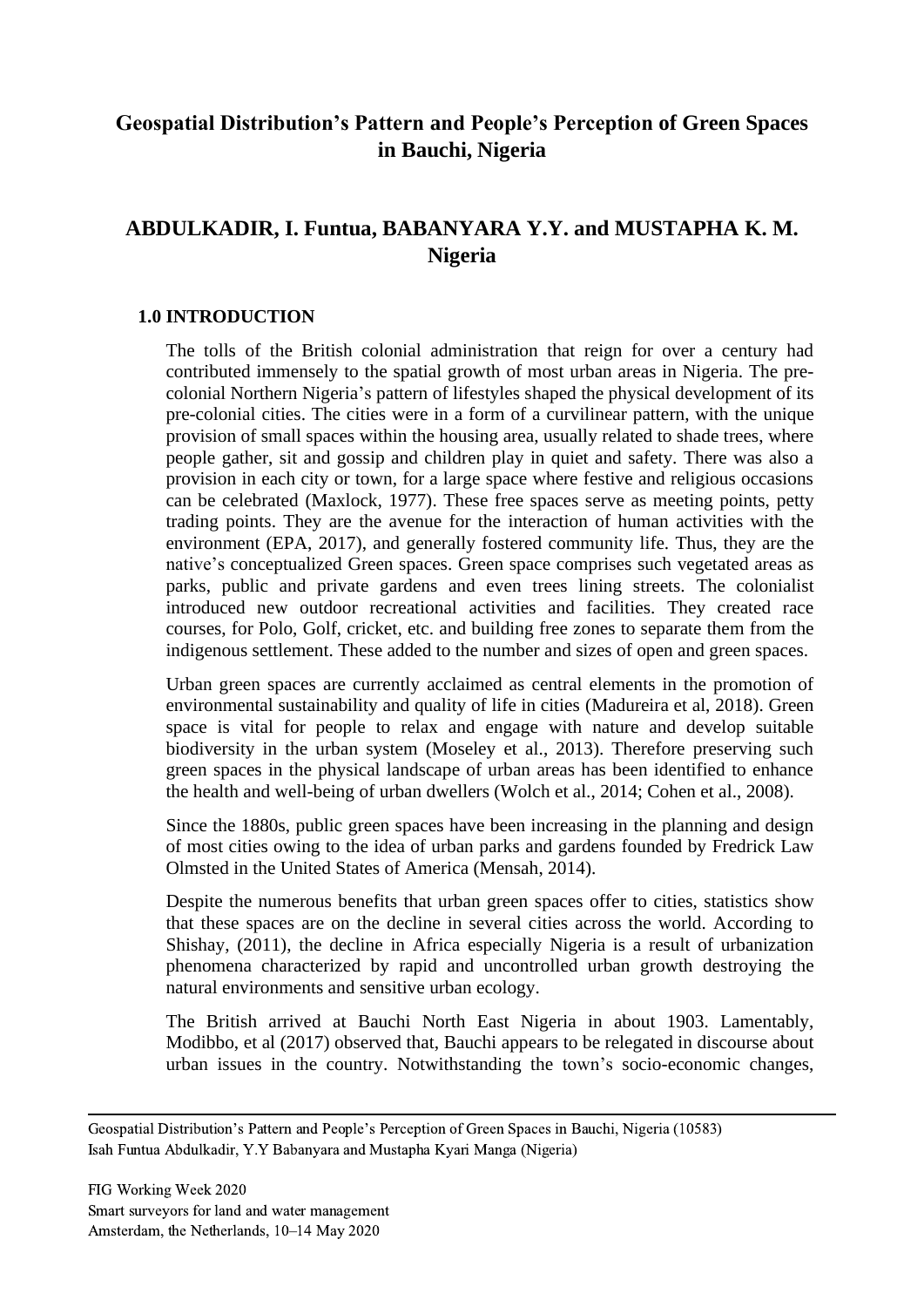there were few documented attempts of developing a physical development master plan for the city, to cope with the challenges of rapid population increase, urban growth and other "Rural -push and Urban- pull factors. This results in the increased land demands.

With the increase in population and changes in the socio-economic status of the city over the years, there is an increase demand for land for the various uses. The existing provision of open spaces cum green spaces and other green infrastructures in the master plans of the city are the most vulnerable to these land demands pressures.

Understanding the distribution pattern and people's perception of green spaces in urban is a requirement to guide city planners and for informed decision making. Therefore, it is against this backdrop, that this study assessed, the availability, pattern of distributions and people's perceptions of the urban green spaces in Bauchi city using the geospatial and statistical approach.

The distribution of Green spaces is usually defined as the relationship between green area boundaries and all other elements present in the city. The total length of the edges is compared with the city's urban area (EEA, 2017). The uneven distribution of these spaces is the issue of social concern and environmental justice.

This study covered 1976 to 2016 period and based on the trend analysis, forecast the likely changes to the city's green spaces by 2026.The study uses the existing Master plan of the city and the freely available Landsat satellite imageries of the area, to assess the distribution pattern and the people's perception of the Green space in the area. It also quantified the level of green space depletion in Bauchi city using geospatial tools of ArcGIS 10.1 and paired t-test statistics. The green spaces were categorized as park and gardens, open space, green belt, street trees and, others.

## **1.1 Study Area**



**Figure 1. Map showing the Study Area**

Bauchi city, is situated in the Northeastern Nigeria (Figure 1) between latitude 100 180 57'' North and Longitude 90 50' 39'' lying approximately 690.2m above sea level. It has an annual rainfall of 1091.4mm. The hottest and coldest temperatures are noticeable in the months of April and (December, January),  $40.56^\circ$ c and  $(6.11^\circ$ c and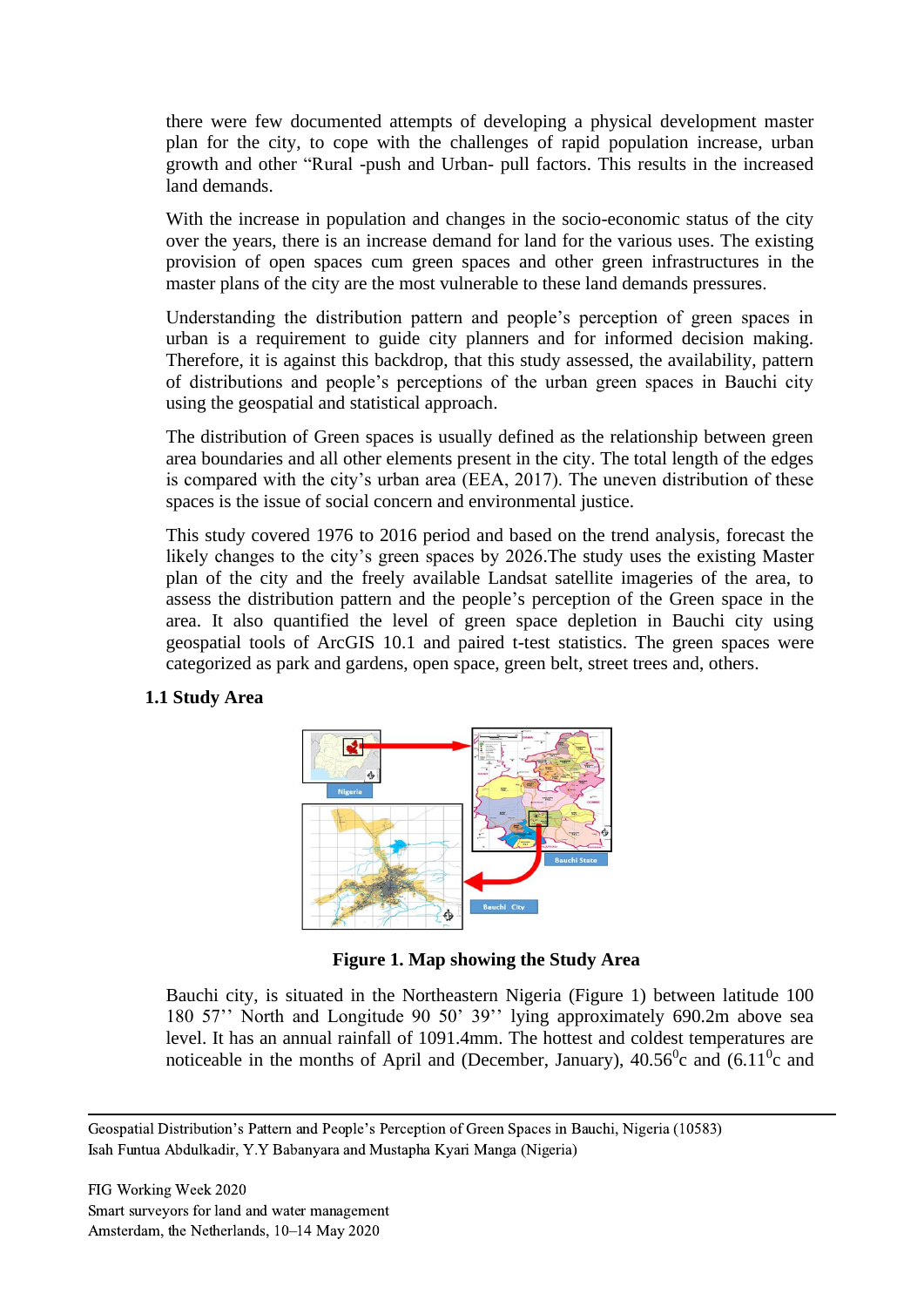$7.22\text{°c}$ ) respectively. Bauchi covers the old walled city and an extensive surrounding area. Altogether, it covers a total land area of 3,604sq.Km. The urban areas comprise of unevenly distributed different types of green spaces. These include principally the designated green spaces area as indicated in the Master plan, farmlands on the city fringes, remnants of natural areas including Rock outcrops and derelict land dominated by successive vegetation. The declining trends of these spaces are of great concern to the city's images. The British in about 1903 brought a new concept of urban planning and development in the town.

## 2.0 **MATERIAL AND METHODS**

The data for this study were base map, satellite image, and topographic map of Bauchi city as well as data from the respondents. The primary data were sourced from the respondents through a questionnaire, field observation and Landsat satellite imageries of the study area. Secondary data were obtained from the Bauchi Master Plan reports, other official records from the Ministry of Lands and Housing, journals, conference papers and internet, The Spatial data obtained were analyzed using GIS tools.

The study specifically used the following materials:

- i. Max Lock's landuse proposal of Bauchi as contained in the Master plan prepared in 1975
- ii. ArcGIS 10.1 and Microsoft Excel software
- iii. Landsat 2 (MSS) and Landsat 7 (ETM+)

The satellite imageries were downloaded from the USGS website and imported into the ArcMap environment for processing and analysis. Normalized Difference Vegetation Index (NDVI) approach was used to analyze the Land use Land cover change. Band 7 and Band 5 of the Landsat2 (MSS) of 1975 was used as the baseline year of the study. Similarly Band 4 and Band 3 of Landsat 7 of the subsequent years (1986-2016) were utilized.

To assess the changes in the Areal extents of the green spaces, the study area was divided into three sections- Northern, Central and Southern areas. A combination of Field Survey Assessment (FSA) and Rough Screening Method were used to identify and rank the high density residential areas in each section in order of level of decline, distortion, and conversion of green spaces.

## **2.1 Analysis of people perceptions of green spaces**

The analysis of people's perception of the uses of green spaces reflects their demands and needs or expectation from green spaces (Somjita and Harini, 2017). The information on the perception of the respondents was sought on the impacts of the green spaces on City image/visual amenity, Psychological wellbeing. Similarly considered were the influence and benefit and how a lack of green spaces affects the city image, Property values, Air quality and urban heat island, Noise reduction and Health.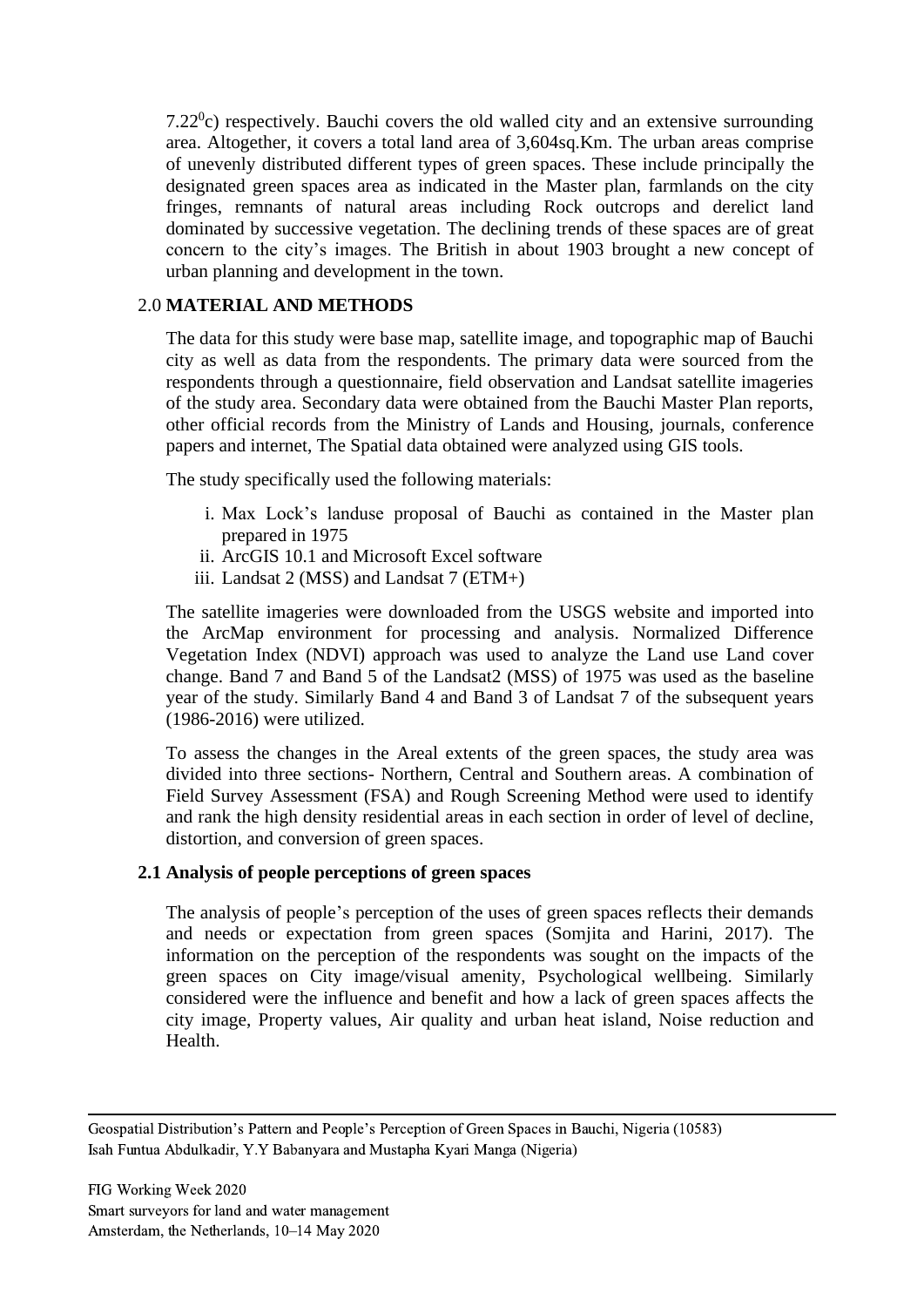The study also sought the opinions of city dwellers on the need for provision and development green spaces on Social interaction, Recreation, Play spaces, and Flooding control. The results in the form of table and charts were presented.

The conceptual framework for the green space of the city is illustrated in figure 2



## **Figure2 Conceptual Framework for Green space Development**

## **2.2 People's perception of Green spaces in Bauchi**

To appraise the people's perception of green space in Bauchi, the study employed the use of three instruments for data collection namely, Oral Interviews, field observation, and questionnaire administration. Systematic random sampling was used and the sample size was based on the Krejcie &Morgan, 1970 table. Descriptive analysis was used in the assessment of the data.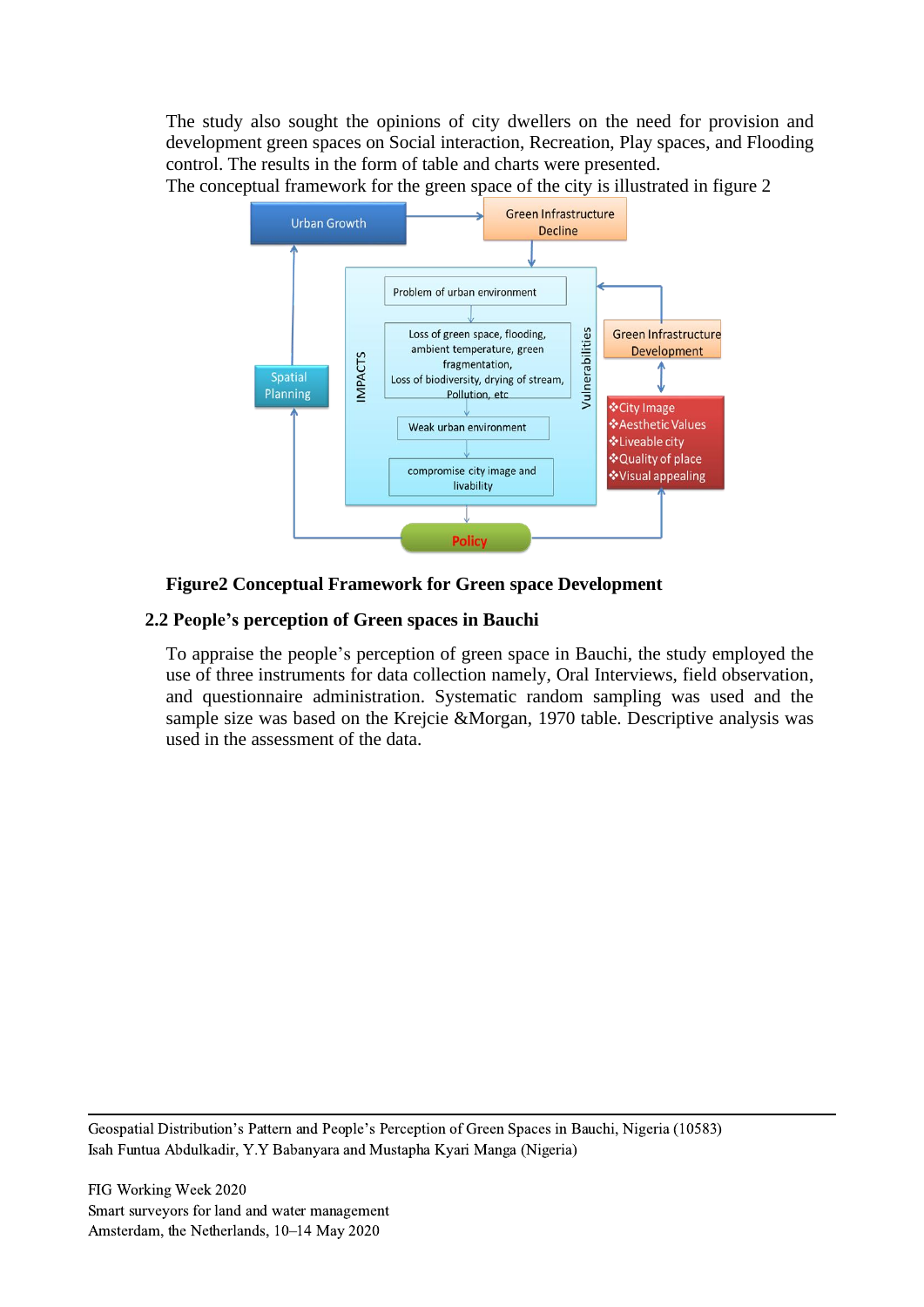

## **Figure 3**: **Map of Bauchi Metropolis showing the Sampled District areas**

### **1.0 The sample size and sampling frame**

The study population consists of all the population of the study area as shown in the table below, which is about 365,760 across the eight (8) districts (Gana, 2016) (Figure 3) in the city

Three hundred and eight (308) randomly selected respondents from four selected districts were involved in the study. The sampled districts used for the study were Bakaro, Kobi, Jahun, and Miri respectively. The information sought for was on the Level of awareness, regulatory impediment and provision of Green space plan, Political interest, Maintenance requirement, and access to the green spaces.

The population figure of the study area being over 100,000, the Krejcie & Morgan, (1970 ) recommendations for the choice of sample size were adopted in determining the sample size for this study. Accordingly, to have unbiased and equal representation of the population, each district was given some questionnaires based on its projected total population using the Krejcie & Morgan, (1970). Table1 is the number of questionnaire distribution per district.

#### **2.4 Questionnaires administration/ Field work**

The questionnaires were prepared and administered in a regular interval of two-four households along the streets. Some of the questionnaires used were based on a Likert's scale and are either open or close-ended. To gauge the respondents' views, questionnaires comprise of 31 questions in three sections. **Section A** (Green Space Policy), **Section B** (Green Spaces and its Attribute and effect on the City Image). The Green Space and **Section C (**Green Space Barriers).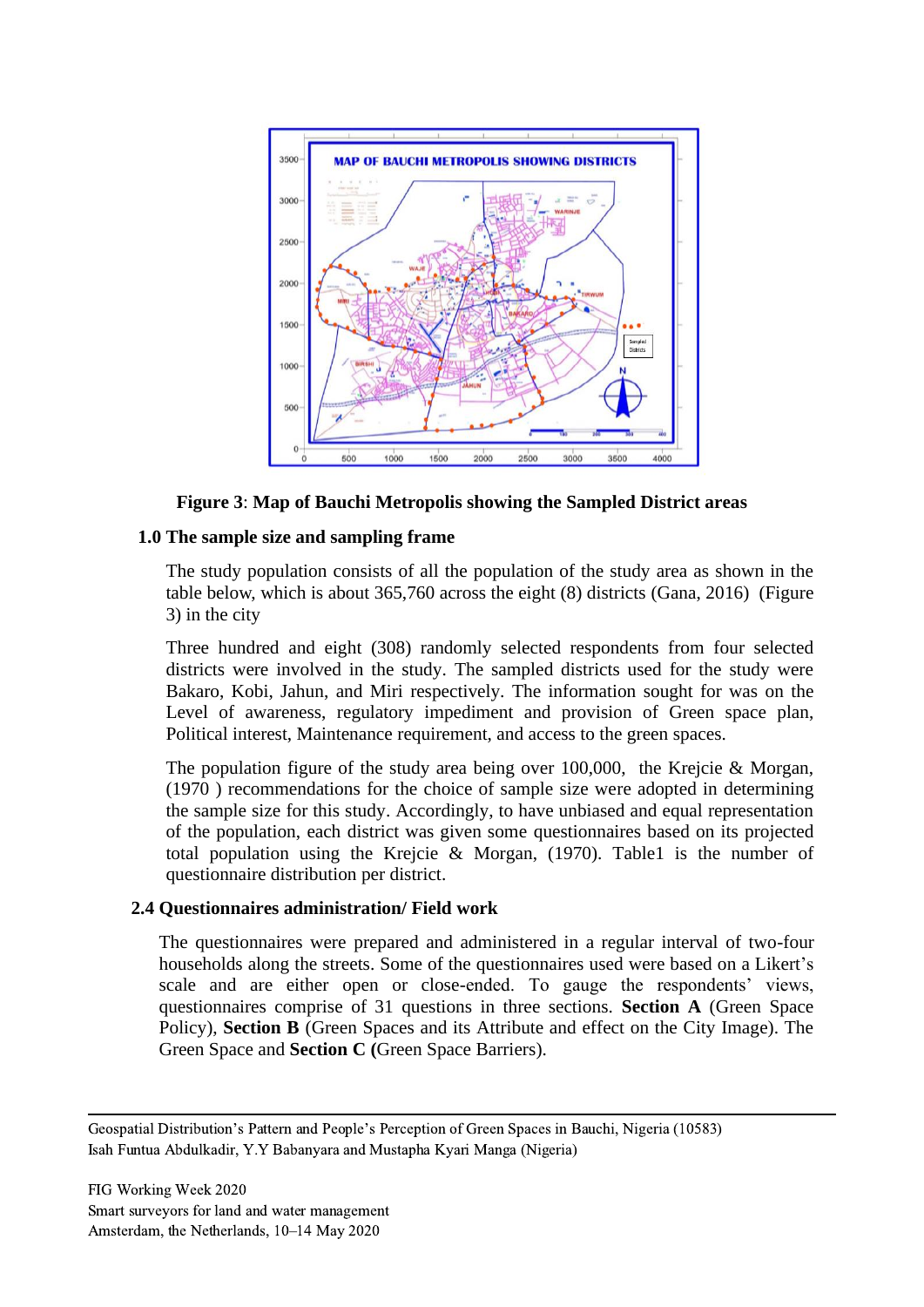| S/No           |               | Population | $\%$ | No of         |
|----------------|---------------|------------|------|---------------|
|                |               |            |      | questionnaire |
|                |               |            |      | Administered  |
| 1              | Bakaro        | 55,440     | 15%  | 52            |
| 2              | Birshi        | 42,808     | 12%, | 40            |
| 3              | Jahun         | 41,648     | 11%, | 38            |
| $\overline{4}$ | Miri          | 31,232     | 8%,  | 27            |
| 5              | <b>Tirwun</b> | 22,080     | 6%,  | 20            |
| 6              | Waje          | 42,512     | 14%, | 14            |
| 7              | Warinje       | 50,800     | 23%, | 80            |
| 8              | Kobi          | 79,240     | 11%, | 37            |
|                | <b>Total</b>  | 365,760    |      |               |

## **Table1. Questionnaire Distribution per District**

The languages used for the administration of the questionnaires and oral interviews were English and Hausa. The main elements and functions of the green spaces as well as their relationships with their surroundings were observed. Photographs were taken during the field visit. The oral interview/discussion was organized to obtain additional information from respondents and heads of the agencies in Green space development as well as use the responses to validate some of the results from the questionnaire and in-depth interview.

Both descriptive and inferential statistics were used for the analysis. The results of the findings were presented in tables and bar charts for graphical presentation. The Microsoft Excel and the Minitab Statistical packages were employed for the analysis. These were used to draw inferences and answer the research questions.

#### **3.0 RESULTS**

.

Using the satellite imageries, Nigeria topographic map, Google Map and the GIS tools, the quantum of the land use and land cover changes (LULC) of the study area from 1976-2016 were obtained at different epoch at 10-year interval and based on 5 categories (Table 3) that comprise of park and gardens, open space, green belt, street trees, and others. The projection of the respective changes of these for the 2016- 2026 period is shown in Table 4.

The Green spaces categories of Bauchi city recorded noticeable changes, see Table 3, it shows that the parks/gardens increased from 2.4% in 1976 to 10.4% in 1986, while it also declined to 8.6% in 1996, 6.2% in 2006 and declined ten (10) years later in 2016 to 5.3%.The Open spaces area has been largely decreased from 1976 to 2016, from 5.7% to 2.1%. The Green belt has also decreased from 4.8% in 1976 to 0.8% to 2016.

## **Table 3: Green space Distribution of Bauchi City (1976-2016)/sq.m**

Geospatial Distribution's Pattern and People's Perception of Green Spaces in Bauchi, Nigeria (10583) Isah Funtua Abdulkadir, Y.Y Babanyara and Mustapha Kyari Manga (Nigeria)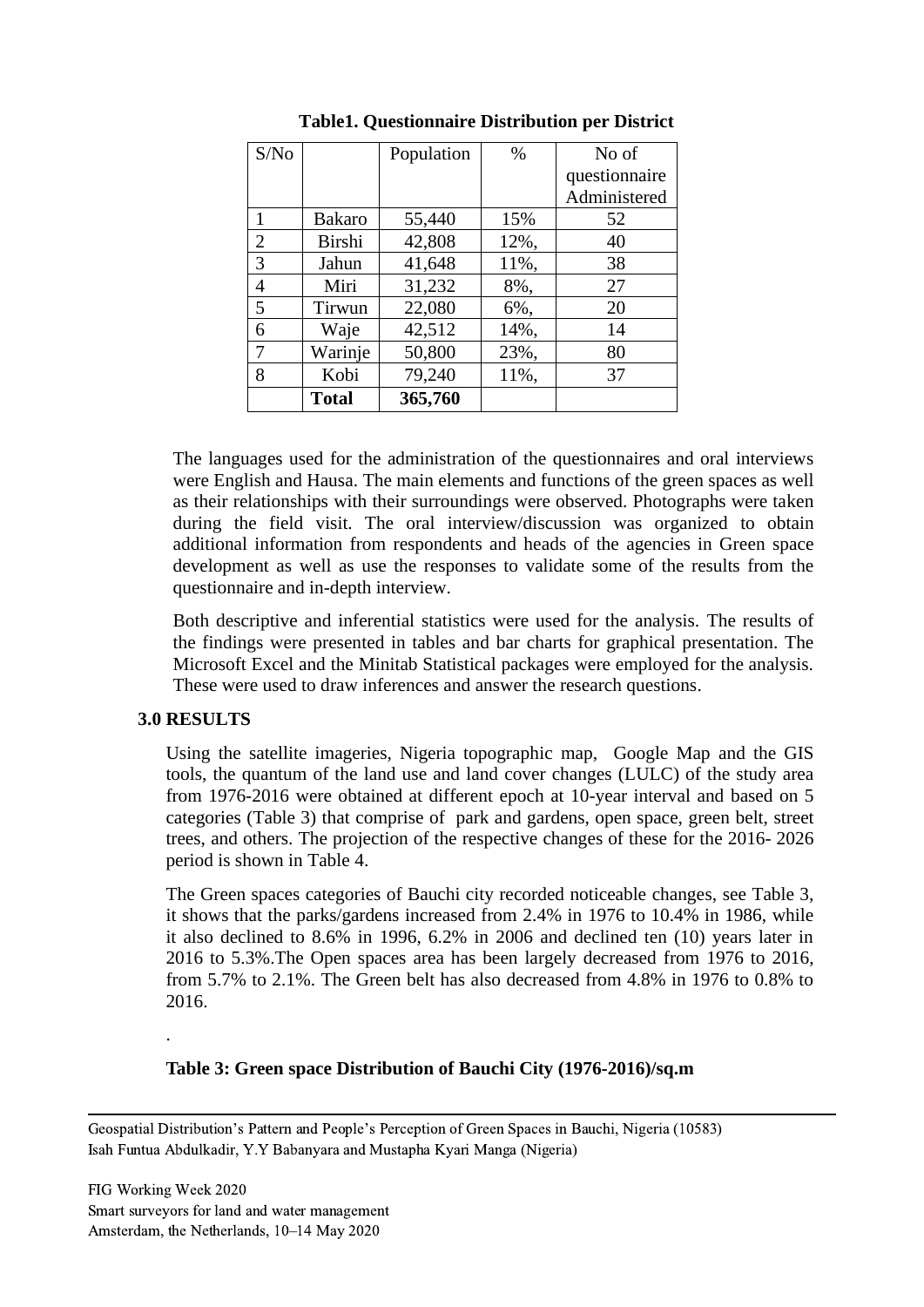| Parks &      | $\frac{6}{9}$  | <b>Open Space</b> | $\frac{6}{6}$ | <b>Green Belt</b> | $\frac{6}{6}$ | <b>Street Trees</b> | $\frac{6}{9}$ | <b>Others</b> | $\frac{0}{0}$ | <b>Total</b> |
|--------------|----------------|-------------------|---------------|-------------------|---------------|---------------------|---------------|---------------|---------------|--------------|
|              |                |                   |               |                   |               |                     |               |               |               |              |
| 7609248.864  | 2.4            | 18071966.052      | 5.7           | 15218497.728      | 4.8           | 6658092.756         | 2.1           | 269494230.6   | 85            | 100%         |
| 32643677.627 | 10.4           | 22599469.126      | 7.2           | 15577364.876      | 5.6           | 12241379.11         | 3.9           | 228819624.9   | 72.9          | 100\%        |
| 26293061.908 | 8.6            | 14675197.359      | 4.8           | 9783464.9059      | 3.2           | 10394931.463        | 3.4           | 244586622.65  | 80            | 100%         |
| 19244424.481 | 6.2            | 10863788.013      | 3.5           | 8380636.4675      | 2.7           | 10243000.127        | 3.3           | 261662094.15  | 84.3          | 100\%        |
| 16299645.171 | 5.3            | 6458349.9733      | 2.1           | 2460323.7994      | 0.8           | 9533754.7225        | 3.1           | 272788401.25  | 88.7          | 100%         |
|              | <b>Gardens</b> |                   |               |                   |               |                     |               |               |               |              |

**(Source:** Authors' Lab work, 2019)

|  | Table 4: Projected Green space Distribution of Bauchi City (2016-2026) )/sq.m |  |  |
|--|-------------------------------------------------------------------------------|--|--|
|--|-------------------------------------------------------------------------------|--|--|

|      | Parks &                         |               |                   |               |                   |               | <b>Street</b> |               |               |               |              |
|------|---------------------------------|---------------|-------------------|---------------|-------------------|---------------|---------------|---------------|---------------|---------------|--------------|
| Year | <b>Gardens</b>                  | $\frac{6}{9}$ | <b>Open Space</b> | $\frac{6}{9}$ | <b>Green Belt</b> | $\frac{6}{9}$ | <b>Trees</b>  | $\frac{6}{9}$ | <b>Others</b> | $\frac{6}{6}$ | <b>Total</b> |
|      |                                 |               |                   |               |                   |               |               |               |               |               |              |
| 1976 | 7609248.864                     | 2.4           | 18071966.05       | 5.7           | 15218497.73       | 4.8           | 6658092.76    | 2.1           | 269494230.6   | 85            | 100%         |
|      |                                 |               |                   |               |                   |               |               |               |               |               |              |
| 1986 | 32643677.63                     | 10.4          | 22599469.13       | 7.2           | 15577364.88       | 5.6           | 12241379.1    | 3.9           | 228819624.9   | 72.9          | 100%         |
|      |                                 |               |                   |               |                   |               |               |               |               |               |              |
| 1996 | 26293061.91                     | 8.6           | 14675197.36       | 4.8           | 9783464.906       | 3.2           | 10394931.5    | 3.4           | 244586622.7   | 80            | 100%         |
|      |                                 |               |                   |               |                   |               |               |               |               |               |              |
| 2006 | 19244424.48                     | 6.2           | 10863788.01       | 3.5           | 8380636.468       | 2.7           | 10243000.1    | 3.3           | 261662094.2   | 84.3          | 100%         |
|      |                                 |               |                   |               |                   |               |               |               |               |               |              |
| 2016 | 16299645.17                     | 5.3           | 6458349.973       | 2.1           | 2460323.799       | 0.8           | 9533754.72    | 3.1           | 272788401.3   | 88.7          | 100%         |
|      |                                 |               |                   |               |                   |               |               |               |               |               |              |
| 2026 | 9841295                         |               | 5997039.141       | 1.95          | 7073430.781       | 2.3           | 10763916.4    | 3.5           | 273864787.4   | 89.05         | 100%         |
|      |                                 | 3.2           |                   |               |                   |               |               |               |               |               |              |
|      | <b>(Source: Lab work, 2019)</b> |               |                   |               |                   |               |               |               |               |               |              |

The street lined trees are the only component of Green space that has increased from 2.1% to 3.1% over a period of forty (40) years, yet substantial part of the streets are completely covered by impervious surfaces. The parks and gardens, open areas, and green belts have been changed to built-up areas in the city and in some cases to commercial purposes. However, streets lined trees increased in the city significantly. Based on the observed trends, Table 4 shows the projected statistics of Green spaces components for 2026.

Comparing the percentages representation of Table 4 and that of Table 3, similar distribution pattern of decrease and increases are observed. However, the parks and Gardens projection indicates a decrease by 3.2% in the year 2026, open spaces will also decrease to 1.95%, Green belt and street trees will likely increase by 2.3% and 3.5%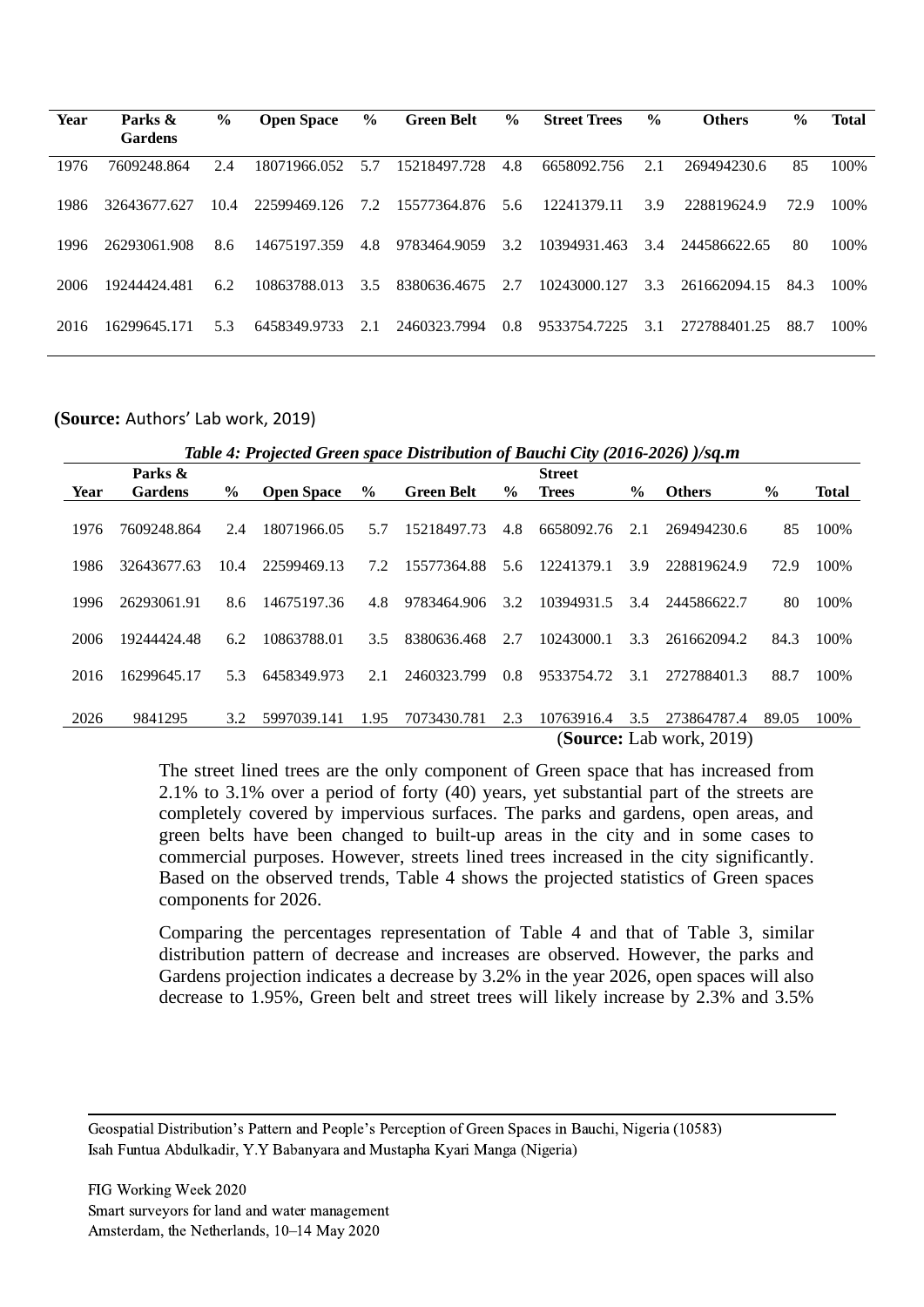

respectively. However, the other green areas will largely increase to 89.05%.

**Figure showing the Green space distribution and deflection pattern in Bauchi**

Table 5 is the list of public open spaces lost to other uses in Bauchi urban area (Ghani, 2002) in comparison with the proposed extent in Maxloc1976 master plan

From the research, 25% of the respondents have resided in the city between 5-10 years. While about 28% indicated their residency period was between 15-20 years, and 20% resided between 25-30 years and 27% reside over 35years in the city.

Respondents were asked their level of awareness of green space and policy/legislation. 81% of the respondents were not aware of the green space while about 13% of the respondents were aware of the term Green space and 6% of the respondents indicated no response.

On the legislation/policy, 83% of the respondents do not know any legislation/policy for Green Spaces. While about 9% were aware of the legislation/policy (Figure. Additionally, 8% indicated that they not know. This data suggest that the majority of the respondents were not aware of the existence of legislation on Green Infrastructure.

From the research, 7% of the respondents strongly agreed that the planning board requires Green Infrastructure in the city. While 18% of the respondents agree, about 3% of the respondents indicated neutrality. And 28% of the respondents disagreed planning board does not require Green Infrastructure in the city and about 34% of the respondents strongly disagreed.

|       | Table 5. Open space lost to other uses in Bauchi Urban Area |          |           |      |  |  |  |
|-------|-------------------------------------------------------------|----------|-----------|------|--|--|--|
| S/no. | Proposed Area (Ha)                                          | Existing | Lost Area | % of |  |  |  |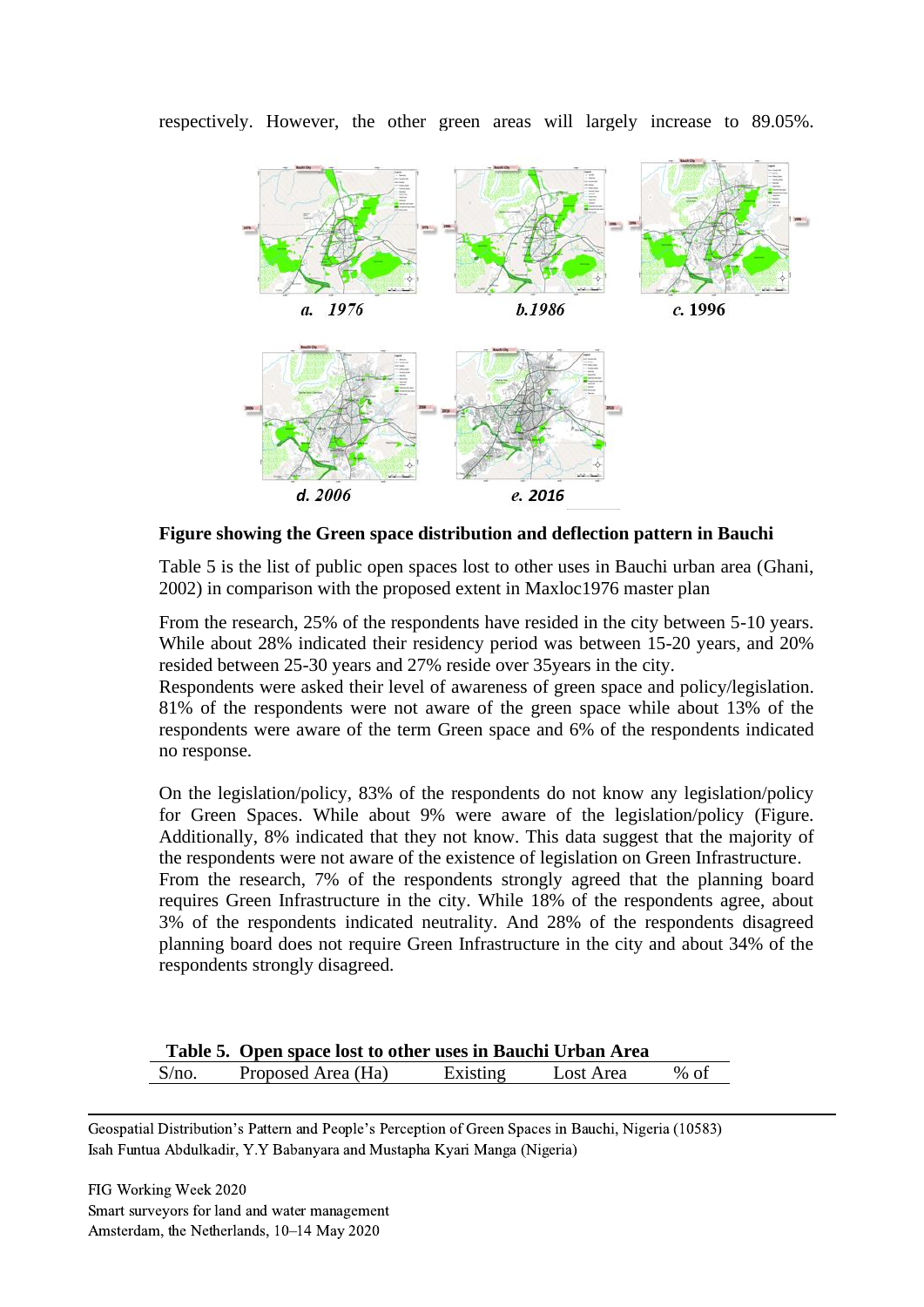|   |                          | Area | на | the lost |
|---|--------------------------|------|----|----------|
|   | Tafawa Balewa Stadium    | 6    | 6  |          |
|   | <b>Town Park</b>         | 34   | 12 | 64.7     |
| 3 | Decorative Formal Garden | 14   |    | 100      |
| 4 | Youth and Sport          |      |    | 100      |
|   | Jahun Local Park         | 76   | 20 | 73.68    |
| 6 | Kofar Idi local Park     | 93   | 24 | 74.19    |
|   | Wambai Local Park        | 30   |    | 100      |
|   | <b>Race Course</b>       | 31   | 12 | 61.29    |
|   |                          |      |    | .        |

(Source: Ghani, 2002)



**Fig 9. Administered and Returned Questionnaires**



**Figure 10: Respondents Perception on Knowledge of Policy to Green space**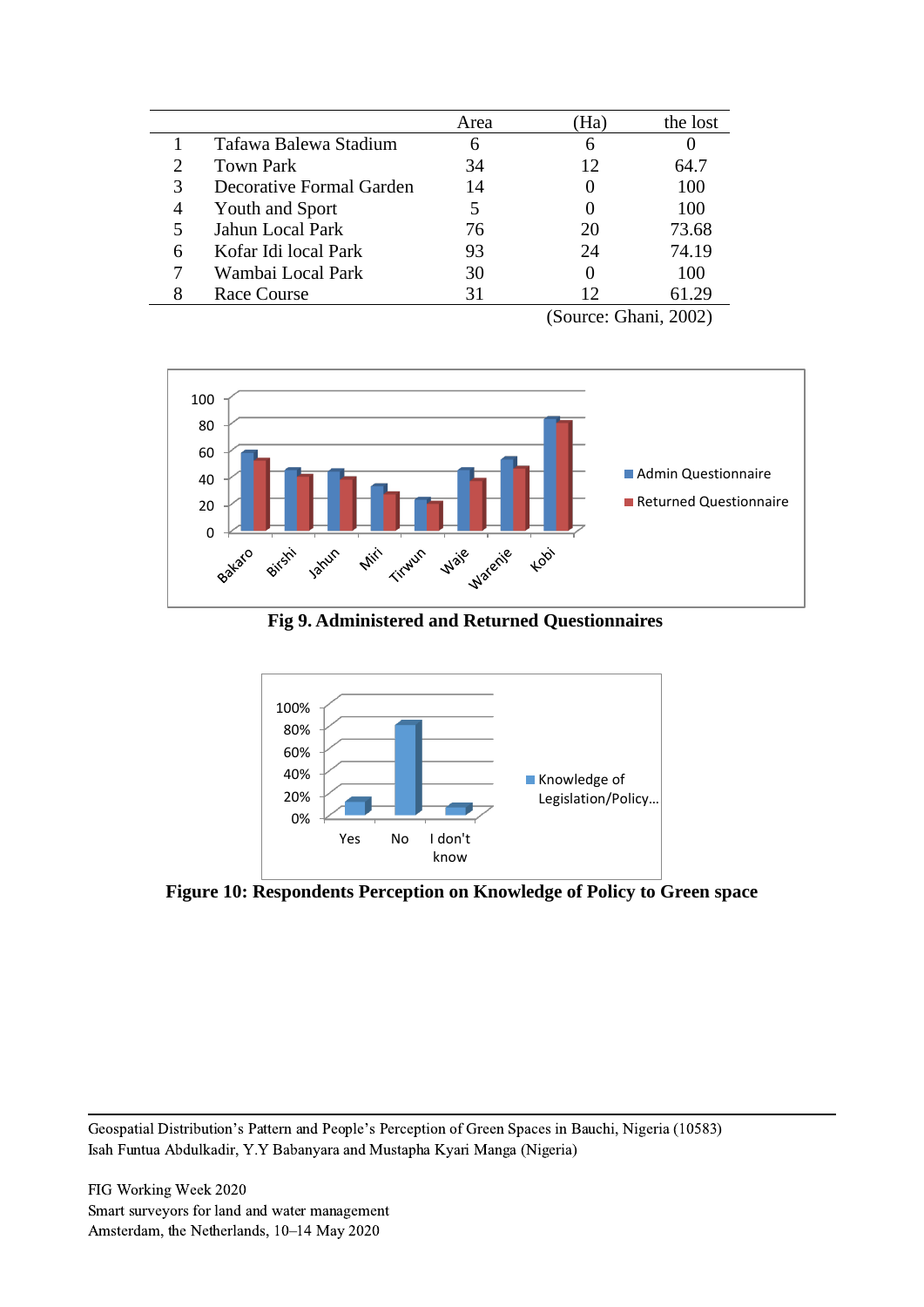

## **Figure11: Respondents Perception on adherence to Planning Board Requirement for green space**

On the period of noticeable decline of green spaces, 15% of the respondents stated that the green space elements decline between the last "5-10 years" while 27% of the respondents indicated that it was between a period of "10-15 years'' and 38% of respondent indicated 20-25 years and 17% of the respondents indicated 30-35 years and only about 3% of the respondents indicated 40 years and above as the period of green space elements decline in the city

36% of the respondents acknowledged that the urban growth and change of land use was responsible for the green space decline, while 52% of the respondents indicated that urbanization is responsible for the green space decline and 9% of the respondents indicated market/economy as responsible for the green space decline in the city, and only about 3% indicated others

On the Green space elements benefit to the city, 51% of the respondents strongly agreed that the Green space elements benefit the city. While 28% of the respondents agree, about 4% of the respondents indicated neutrality. 9% of the respondents disagreed green space elements benefit the city and about 8% of the respondents strongly disagreed.

On inadequate/lack green space, 16% indicated strongly disagree, 15% disagreed, 4% neutral, 27% agreed and 38% indicated strongly agreed that inadequate/lack of green space elements affects city livability. Out of the respondents, 38% of the respondents strongly disagree that the city has availability of Green Infrastructure elements. While 21% of the respondents disagree, about 11% of the respondents indicated neutrality. And 18% of the respondents agreed there are green infrastructure elements in the city and about 12% of the respondents strongly agreed on the availability of green infrastructure.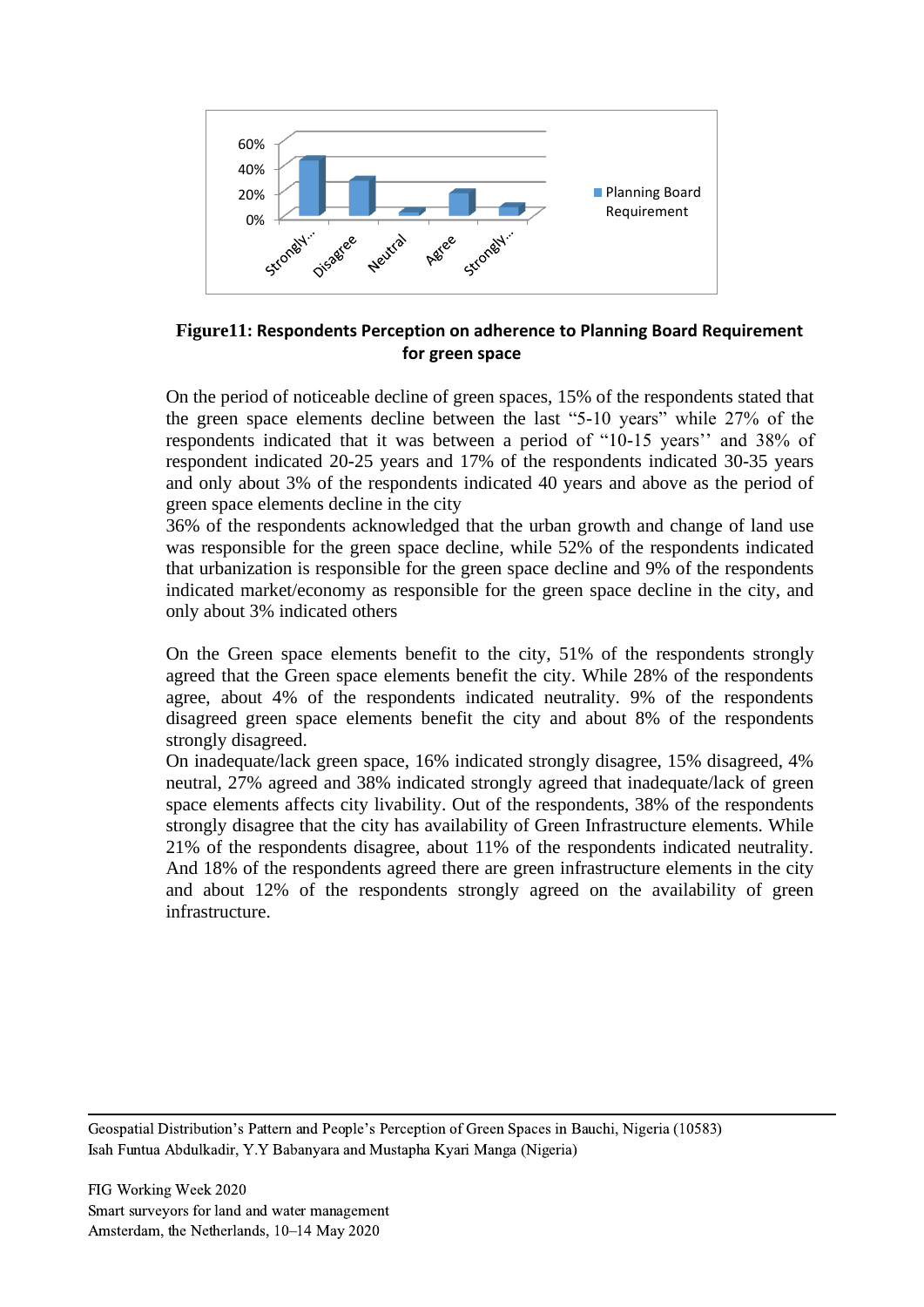

**Figure 12: Respondents Perception of Bauchi City Image Status**

Out of the respondents, 22% of the respondents acknowledge that the perception of the city image is positive, while about 66% of the respondents indicated that the city image is negative. And only 12% of the respondents optioned for neutrality. The data also confirmed that the respondents agreed that Green space decline affects the city image.

Respondents who reported on the availability of green space components believed that it is inadequate in the study area, while 38% of the respondents who strongly disagree that the city has availability of Green space elements, 21% of the respondents disagree, about 11% of the respondents indicated neutrality. And 18% of the respondents agreed there are green Space elements in the city and about 12% of the respondents strongly agreed in the availability of green infrastructure such as Parks, Street trees, Public/gardens within the city

On green space increase, 44% indicated strongly disagree, 31% disagreed, 2% neutral, 9% agreed and 14% indicated strongly agreed. On the decline, 12% indicated strongly disagree, 16% disagree, 7% of the respondents indicated neutral, 36% of the respondents indicated agreed and only about 29% indicated strongly agreed.

Similarly on the factors responsible for the decline, From the results, 36% of the respondents acknowledged that the urban growth/change of land use was responsible for the green infrastructure decline, while 52% of the respondents indicated that urbanization is responsible for the green infrastructure decline and 9% of the respondents indicated market/economy as responsible for the green infrastructure decline in the city, and only about 3% indicated others.

For the people's perception of green space elements influence city image, 6% indicated strongly disagree, 11% disagree, 3% of the respondents indicated neutral, 37% of the respondents indicated agreed and only about 43% strongly agreed that green space influences city image.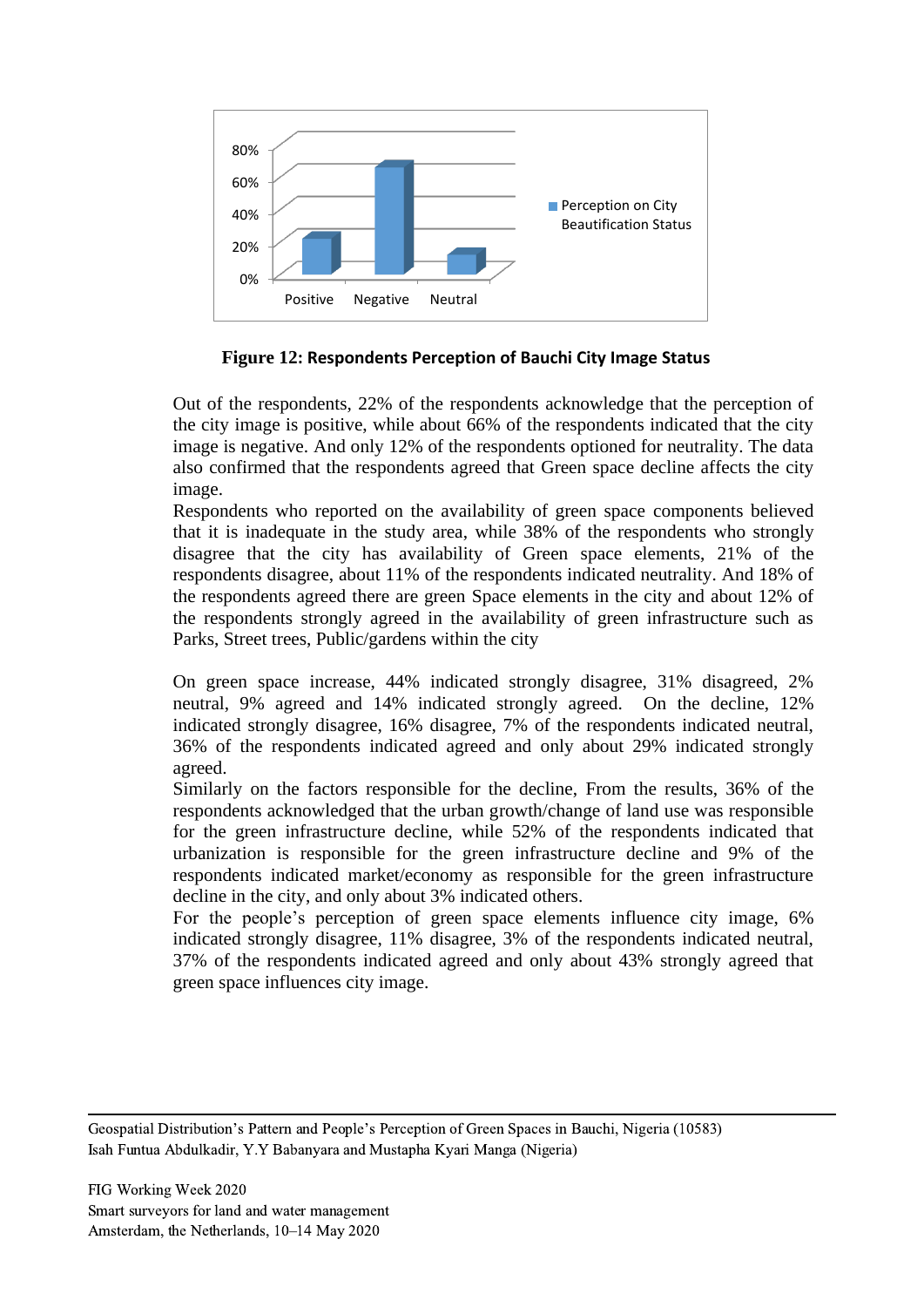

**Figure 13: Respondents Perceptions of Green Space Benefits and Effects**

On the provision and development of green space, 8% indicated strongly disagree, 5% disagree, 8% of the respondents indicated neutral, 31% of the respondents indicated agreed and only about 48% strongly agreed that there's the need for green space provision/development in the city.

This data suggest that the majority of the respondents acknowledge that green space needs to be provided and developed.

In contrast, 71% of the respondents acknowledged that they do not require Green space as part of a new development. While about 11% of the respondents indicated yes. Additionally, 14% reported maybe while 4% indicated I don't know

Respondents were asked to rate the effects of Green Space on a five scale rating ranging from 'Strongly Disagree (Score of 1) to 'strongly Agree' (Score of 5). To facilitate interpretation of the responses, the ordinal rankings as to the effects have been interpreted as a nominal Likert scale of 1-5. City image was rated among the effects, with a mean score of 4.5 and a 65% rating as 'strongly agree' (Table 6).

Recreation, urban heat island, psychological well-being followed, both receiving a mean score of 4.4 and 4.3. This data shows that Green Infrastructure has effects on the city such as recreation and relaxations as well as psychological well-being etc. Respondents were also asked to rate the barriers to Green Space. Lack of awareness was rated by all respondents as strongly agree, with a mean rating of 4.9. This was followed by regulatory impediments with a mean of 4.7 and a lack of Green space plan with a mean of 4.5. However, the following four variables all receiving a mean score of 1 point, Lack of Political interest, Maintenance requirement, limited access to space and lack of Incentives.

This data confirms that some barriers have impeded the development of Green Space and more need to be done to overcome these barriers to a certain degree for Green space development.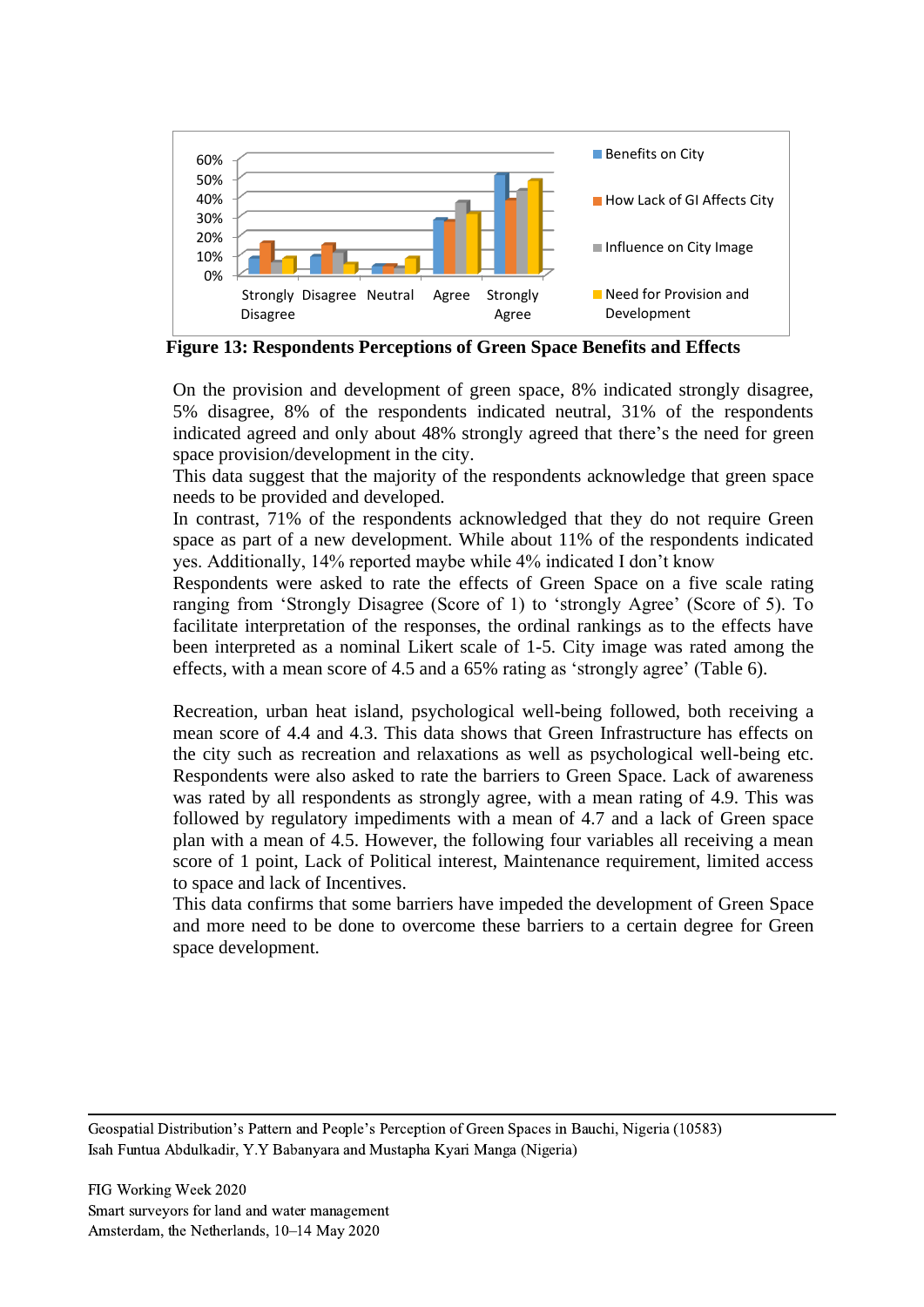|                         | <b>Strongly</b><br><b>Disagree</b> | <b>Disagree</b> | <b>Neutral</b> | Agree | ີ<br><b>Strongly</b><br>Agree | $\bullet$<br><b>Mean</b><br><b>Score</b> |
|-------------------------|------------------------------------|-----------------|----------------|-------|-------------------------------|------------------------------------------|
| City<br>image/visual    | 0%                                 | 0%              | 11%            | 23%   | 65%                           | 4.5                                      |
| amenity                 |                                    |                 |                |       |                               |                                          |
| Recreation              | 0%                                 | 1%              | 14%            | 25%   | 60%                           | 4.4                                      |
| Urban heat island       | 1%                                 | 0%              | 10%            | 33%   | 56%                           | 4.4                                      |
| Psychological wellbeing | 0%                                 | 3%              | 15%            | 23%   | 59%                           | 4.3                                      |
| Property values         | 0%                                 | 0%              | 10%            | 42%   | 48%                           | 4.3                                      |
| Play spaces             | 0%                                 | 1%              | 11%            | 44%   | 43%                           | 4.2                                      |
| Social interaction      | 1%                                 | 0%              | 14%            | 27%   | 58%                           | 4.2                                      |
| Flooding                | 0%                                 | 7%              | 15%            | 31%   | 47%                           | 4.1                                      |
| Air quality             | 0%                                 | 1%              | 22%            | 43%   | 33%                           | 4.0                                      |
| Noise reduction         | 3%                                 | 7%              | 26%            | 31%   | 33%                           | 3.8                                      |
| Health                  | 1%                                 | 3%              | 26%            | 49%   | 21%                           | 3.8                                      |

**Table 6: Respondents perception of Green spaces effects on the Image of Bauchi city** 

#### **Table 7: Respondents perception on barriers to Green Infrastructure in Bauchi city**

| <b>Variables</b>               | <b>Strongly</b><br><b>Disagree</b> | <b>Disagree</b> | <b>Neutral</b> | Agree | <b>Strongly</b><br>Agree | Mean<br><b>Score</b> |
|--------------------------------|------------------------------------|-----------------|----------------|-------|--------------------------|----------------------|
| Lack of awareness              | 0%                                 | 0%              | 2%             | 3%    | 95%                      | 4.9                  |
| Regulatory<br>Impediments      | $0\%$                              | $0\%$           | 5%             | 15%   | 80%                      | 4.7                  |
| Lack of Green<br>space<br>plan | $0\%$                              | 5%              | 5%             | 20%   | 70%                      | 4.5                  |
| Lack of Political interest     | 52%                                | 28%             | 20%            | 0%    | 0%                       | 1.7                  |
| Maintenance<br>requirement     | 62%                                | 18%             | 17%            | 3%    | 0%                       | 1.6                  |
| Limited access to space        | 56%                                | 29%             | 15%            | 0%    | $0\%$                    | 1.7                  |
| Lack incentives                | 17%                                | 35%             | 43%            | 5%    | 0%                       | 1.1                  |

#### **4.0 DISCUSSIONS**

The Bauchi city illustrated in the time series analysis maps from 1976-2016, (Figure) represents the share of the city's green space. The maps represent Green space data. The data shows that the significant share of green space (parks and gardens, green belt, open spaces) in Bauchi city has been depleted spatially.

**Source:** Field Survey, 2019

The city's green land cover constitutes only about 2.4% in 2016, from 15% in 1976. This is particularly the case where the change to another land cover type is felt through the construction of newly built up that affects the city green image and livability as stated by Alexis Chaffler, (2013).

The green spaces components illustrated on the maps showed the decline in the spatial extent between "1976-2016". The observed decline of the green spaces in Bauchi is in line with the work of (Beatley, 2000). The currently available spaces are short of the standard requirement. The minimum standard of green spaces provision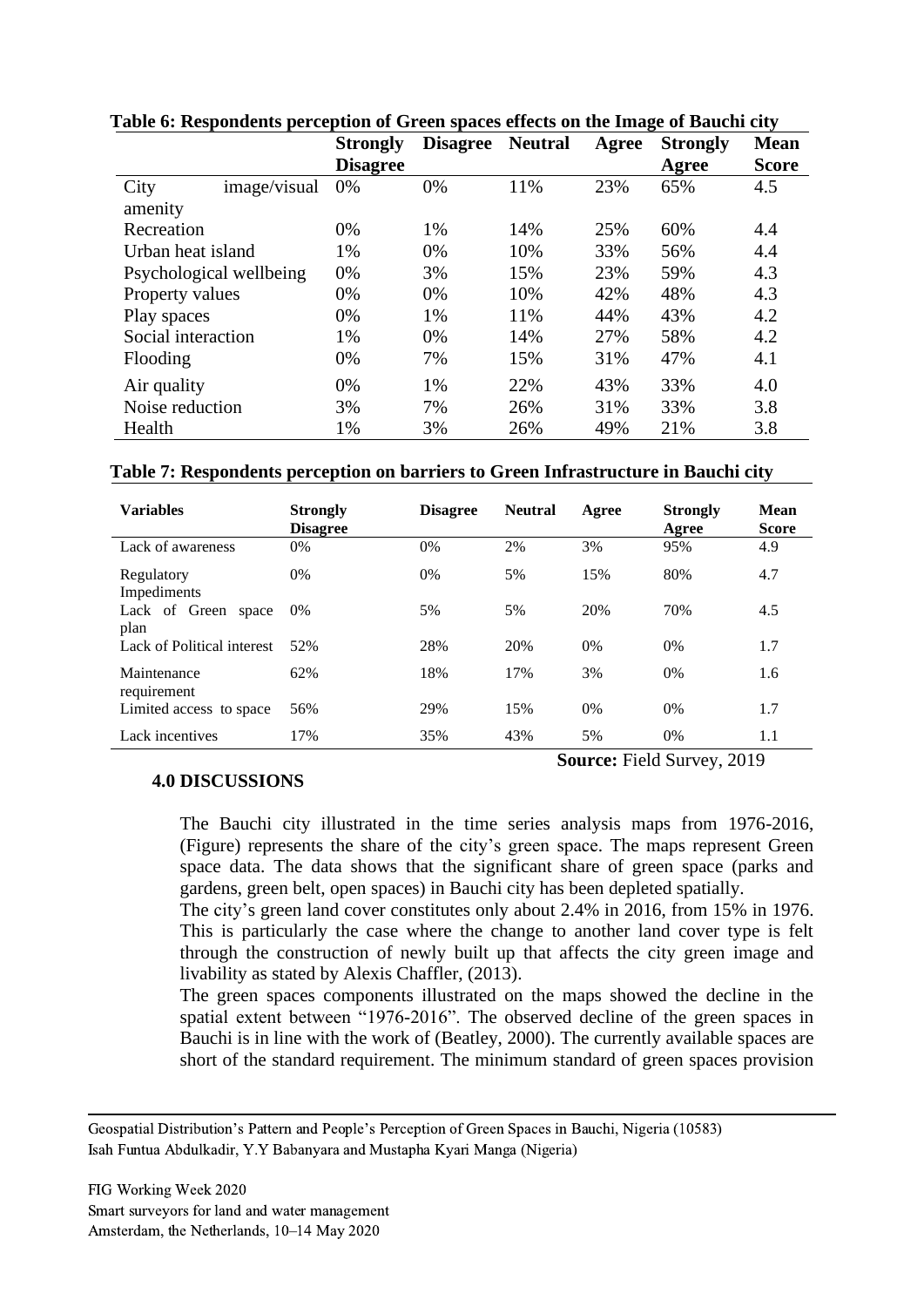by WHO and FAO in an urban areas is 9m2 per person (Singh, et al., 2010). Therefore, there is a need to restored and increase the components of Green spaces in Bauchi city to meet the minimum requirements for green space per person and also to brand the city image.

Furthermore, the results obtained revealed that there are two main agencies in charge of urban green space in Bauchi State. These are Bauchi State Environmental Protection Agency (BASEPA) and Forestry departments in the State and Local Government respectively. There has not been a clear division of tasks between these two agencies, and this division is more or less defined by the Green space components. Their functions are not effective and lack an adequate enforcement, task team.

This study found that the relationship between urban green planning and urban planning has not been prioritized in Bauchi. Subsequently, an integral aspect within statutory urban planning is less discussed.

To solve the problems of green infrastructure in the study area; Restoration of the green areas, developing green space plan, maintaining the existing open spaces, increasing parks and gardens and making parks with legally protected trees and other vital features of green infrastructure is being suggested.

## **4.0 Summary of Findings**

- a) There has been a reduction in the quantum of Green Infrastructure Components such as parks and gardens, open spaces and Green belts from 15% to2.4%) between "1976-2016" in the city.
- b) Urban growth, urbanization, and land use changes were responsible for Green space decline.
- c) Inadequate green spaces in the city erode the city scenic image, it also increases the inadequacy of recreation area, urban heat island, flooding risk, low air quality, property values, etc.
- d) Absence of Green space plan was also identified as part of the major problem in achieving the green infrastructure development in the city.
- e) There is a gap between Statutory Planning and Urban Greening Practice in the city as well as the lack of political interest, regulatory impediment as some of the major barriers to Green spaces development.
- f) Lack of distinct policy for Green space development was also identified in the city.
- g) Awareness of the benefits of green space, its planning and development is limited in the city, but respondents suggested that government should do more publics enlighten on the benefits of green areas for the benefits of both the dwellers and the image of the city

Geospatial Distribution's Pattern and People's Perception of Green Spaces in Bauchi, Nigeria (10583) Isah Funtua Abdulkadir, Y.Y Babanyara and Mustapha Kyari Manga (Nigeria)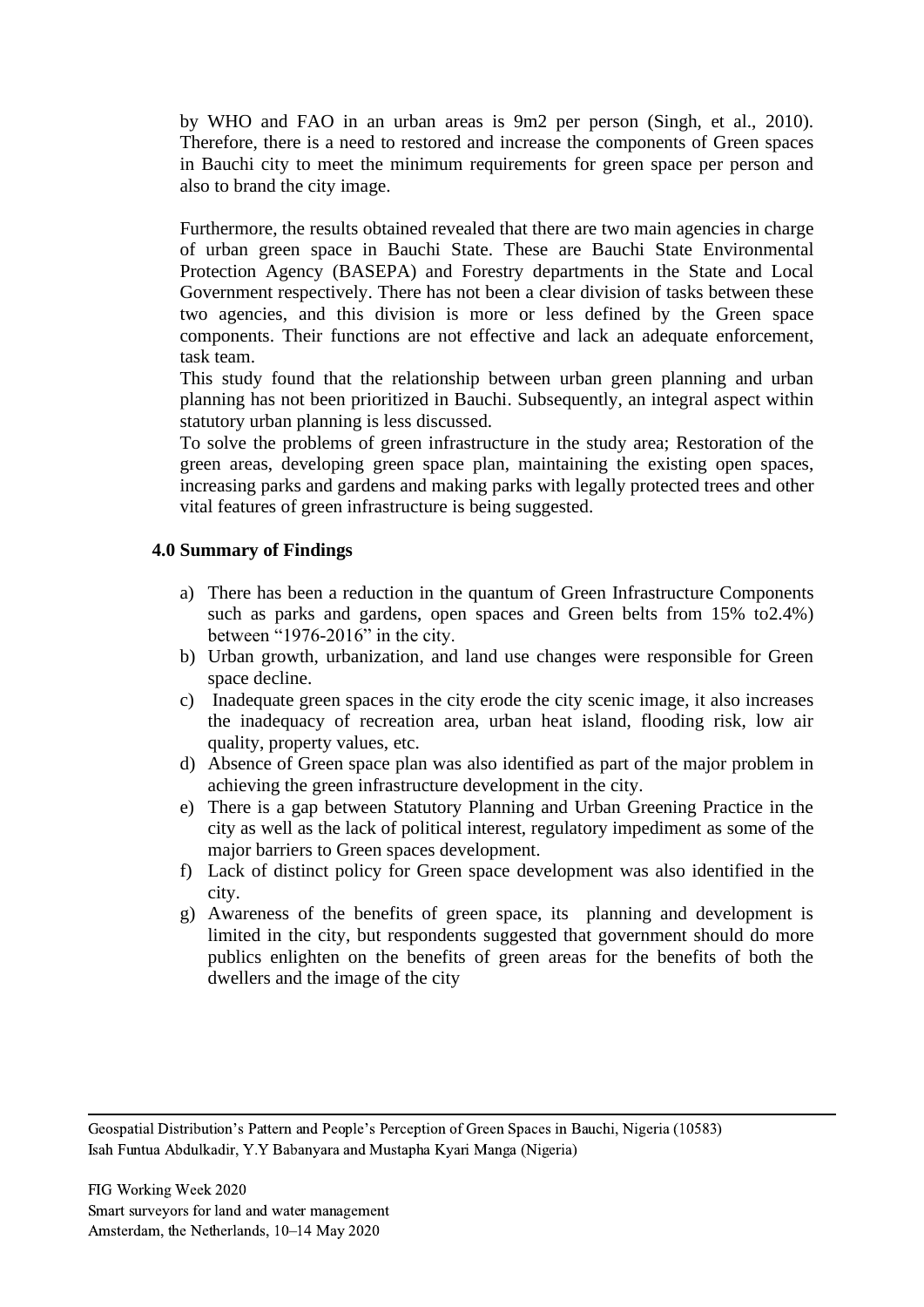#### **5.0 CONCLUSION**

The urban greening has not been an important and integrative part of urban development in Bauchi city. The decreasing trend of green space in Bauchi is as a result of gross inadequacy in the provision of the green spaces, and the land demand pressures due to urban growth.

It is also concluded that a wide knowledge gap exists in terms of people's perceptions of green spaces and its usefulness among many dwellers of Bauchi.

The result of the study could be of benefit to public authorities such as BASEPA and particularly the geospatial analyst and urban planners to effectively plan and manage public green spaces that would meet the people's preferences.

## **5.1 Recommendations.**

To achieve an aesthetic and livable city image and an improved status of Green space development in Bauchi city, there is a need for public awareness and policy formulation on, monitoring and implementation. It is also recommended that there should be an adequate and sustainable provision of green spaces in the city master plan.

There is a need to halt the green space decline in the city both in the short term and long term, to help improve the city image and aids the green space development. It is also our recommendations that considerations for opinions and understanding the people perceptions and preferences is a requirement for a sustainable planning and development and management green space urban area particularly in developing city like Bauchi.

Future works on the evaluation of urban green spaces characteristics and functionality are advocated as well as the application of a more rigorous analysis of both the qualitative and quantitative data in respect of the urban green spaces.

#### **Acknowledgments:**

The authors would like to express their sincere gratitude to Abubakar Tafawa Balewa University Bauchi, Nigeria, and Federal Government of Nigeria for financing this research through TET FUND plus United States Geological Survey (USGS) for the Landsat Satellite images obtained freely from its website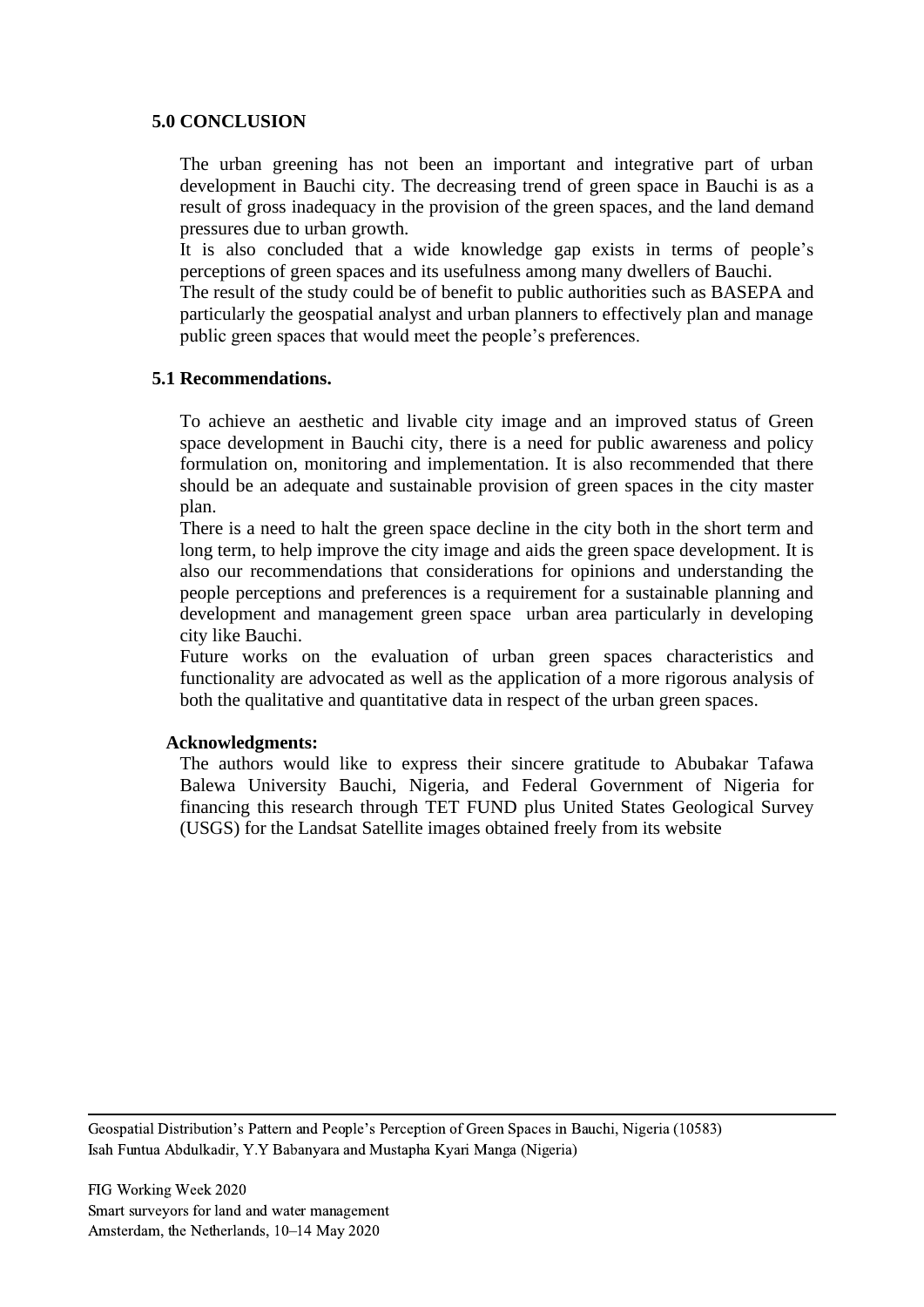#### **REFERENCES**

- Ada County Development Services, (2006). *Open Space: Definitions, Case Studies, Standards and Minimum Requirements of green spaces.* Idaho, Ada County, Development Services. Retrieved August 17, 2017, from: http://www.blueprintforgoodgrowth.com/pdf
- Beatley, T. (2000). **Green Urbanism: Learning from European Cities***.* Washington, DC, Island Press, Washington D.C, Pp.45- 47
- Cohen, D. A., Inagami, S., & Finch, B. (2008). The built environment and collective efficacy. Health & Place, 14(2), 198-208
- EPA (2017) Environmental Protection Agency United States What is Open Space/Green Space? <https://www3.epa.gov/region1/eco/uep/openspace.html>

European Environmental Agency (EEA) (2017) Indicators for urban green infrastructure

[https://home.kku.ac.th/sompong/guest\\_speaker/KrejcieandMorgan\\_article.pdf](https://home.kku.ac.th/sompong/guest_speaker/KrejcieandMorgan_article.pdf) [https://www.eea.europa.eu/themes/sustainability-transitions/urban](https://www.eea.europa.eu/themes/sustainability-transitions/urban-environment/urban-green-infrastructure/indicators_for_urban-green-infrastructure)[environment/urban-green-infrastructure/indicators\\_for\\_urban-green](https://www.eea.europa.eu/themes/sustainability-transitions/urban-environment/urban-green-infrastructure/indicators_for_urban-green-infrastructure)[infrastructure](https://www.eea.europa.eu/themes/sustainability-transitions/urban-environment/urban-green-infrastructure/indicators_for_urban-green-infrastructure)

- Ghana Z.A (2002) Urban Open Space provision and Management in Nigeria: A case of Bauchi Town, ATBU Journal of Environmental Technology, Vol.1. No. 1 June 2002 ISSN1596-6308 page 89-92
- Krejcie, R.V., & Morgan, D.W., (1970). Determining Sample Size for Research Activities. *Educational and Psychological Measurement* EDUCATIONAL AND PSYCHOLOGICAL MEASUREMENT 1970, 30, 607-610 Land 2017, 6, 27; doi:10.3390/land6020027 [www.mdpi.com/journal/land](http://www.mdpi.com/journal/land) acessed
- Lindfield, M., and Steinberg, F. (2012). *Green Cities.* Mandaluyong: Asian Development Bank. Retrieved August 14, 2017, from: <http://www.adb.org/greencities>
- Max Lock (1976). Surveys and Planning: *The Bauchi City Master Plan.* A report of Bauchi City Master Plan, Bauchi State Government, Max Lock Group, Nigeria
- Modibbo, M. A., Shahidah, M. A., Abdulkadir, I. F. & Wali, U. (2017). Evaluation of the Spatial Growth of Bauchi Metropolis using Remote Sensing and Geographic Information Systems (GIS) Techniques. Journal of Advanced Research in Applied Sciences and Engineering Technology.6(1): 28-36.

Geospatial Distribution's Pattern and People's Perception of Green Spaces in Bauchi, Nigeria (10583) Isah Funtua Abdulkadir, Y.Y Babanyara and Mustapha Kyari Manga (Nigeria)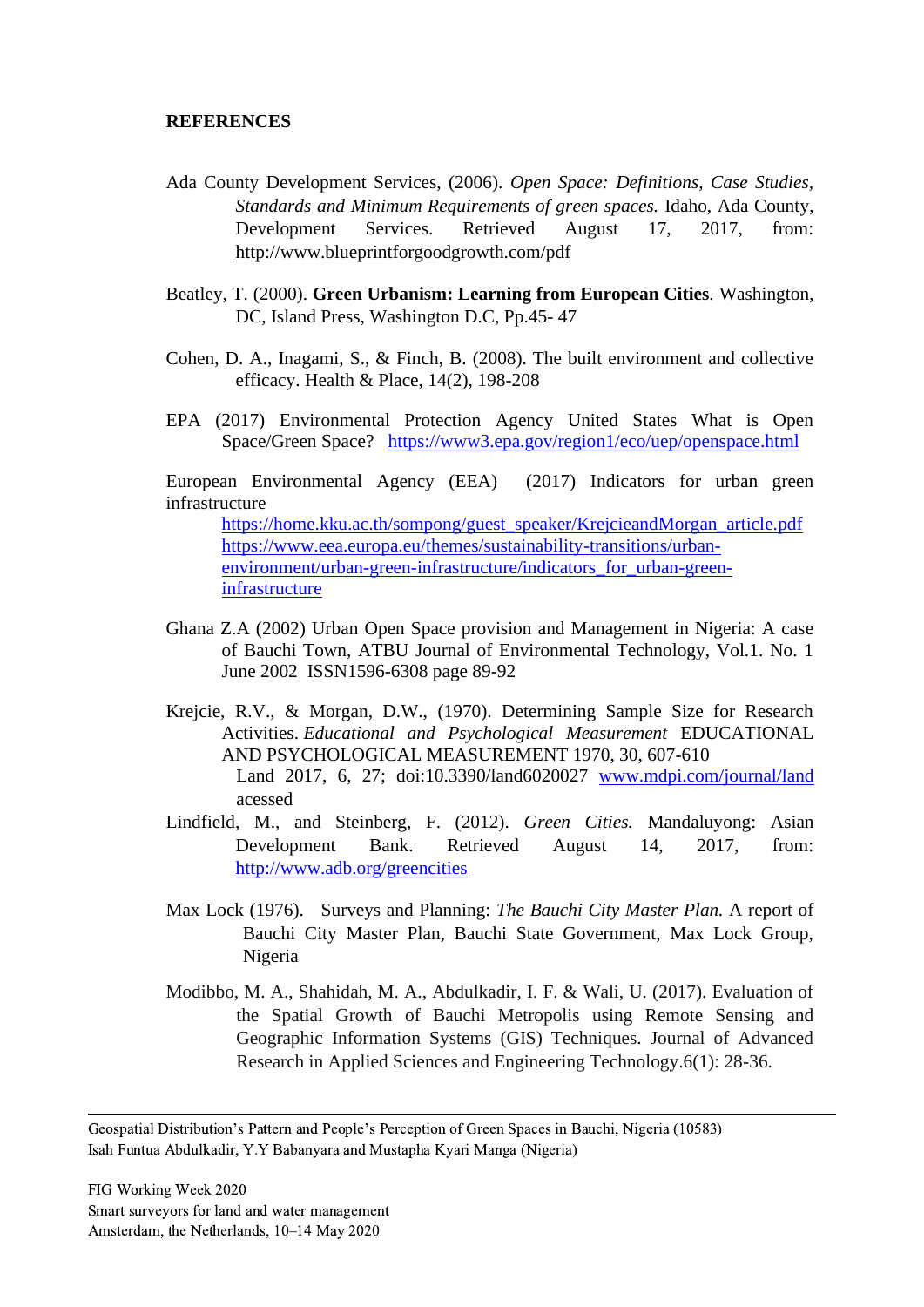- Moseley, D. Marzano, M., Chetcuti, J., and Watts, K. (2013). Green Network for People Application of a Function Approach to Support the Planning and Management of Green Space. *Landscape and Urban Planning (81), 110-113*
- Nigerian Institute of Town Planners[NITP] (2013). *Progress of Bauchi City Master Plan and the Challenges ahead.* Paper presented at the annual meeting of the Nigerian Institute of Town Planners, Bauchi Branch, Bauchi State Urban Development Board, May, 2013.
- Schäffler, A., Swilling, M., Valuing green infrastructure in an urban environment under pressure—The Johannesburgcase, Ecol. Econ. (2012), doi:10.1016/j.ecolecon.2012.05.008 [https://www.researchgate.net/publication/257342644\\_Valuing\\_green\\_infrast](https://www.researchgate.net/publication/257342644_Valuing_green_infrastructure_in_an_urban_environment_under_pressure_-_The_Johannesburg_case) [ructure\\_in\\_an\\_urban\\_environment\\_under\\_pressure\\_-](https://www.researchgate.net/publication/257342644_Valuing_green_infrastructure_in_an_urban_environment_under_pressure_-_The_Johannesburg_case) The Johannesburg case [accessed Feb 03 2020].
- Shishay, M. The Impacts of Urban Built-Up Area Expansion on the Livelihood of Farm Households, in the Peri-Urban Areas of Mekelle City.( Master's Thesis, Addis Ababa University, 2011). Master's Abstract International, 56, 104
- Somajita Paul and Harini Nagendra (2017) Factors Influencing Perceptions and Use of Urban Nature: Surveys of Park Visitors in Delhi

Wolch, J. R., Byrne, J., Newell, J. P. (2014), Urban Green Space, Public Health, and Environmental Justice: The Challenge of Making Cities 'Just Green Enough', *Landscape and Urban Planning. 25, 234-244*

#### **CONTACT**

Corresponding Author:

Dr, Abdulkadir, Isah Funtua, Department of Surveying and Geoinformatics, Faculty of Environmental Technology Abubakar Tafawa Balewa University Bauchi, Nigeria. Email: [isahafuntua@yahoo.com](mailto:isahafuntua@yahoo.com) or ifabdulkadir@atbu.edu.ng GSM: +234803 586 2081

Co Authors:

- 1. Y. Y Babanyara Department of Urban and Regional Planning Faculty of Environmental Technology Abubakar Tafawa Balewa University Bauchi, Nigeria. Email: [yybabanyara@atbu.edu.ng](mailto:yybabanyara@atbu.edu.ng) or [yybabanyara@gmail.com](mailto:yybabanyara@gmail.com)
- 2. Mustapha K. Manga Department of Urban and Regional Planning Faculty of Environmental Technology Abubakar Tafawa Balewa University